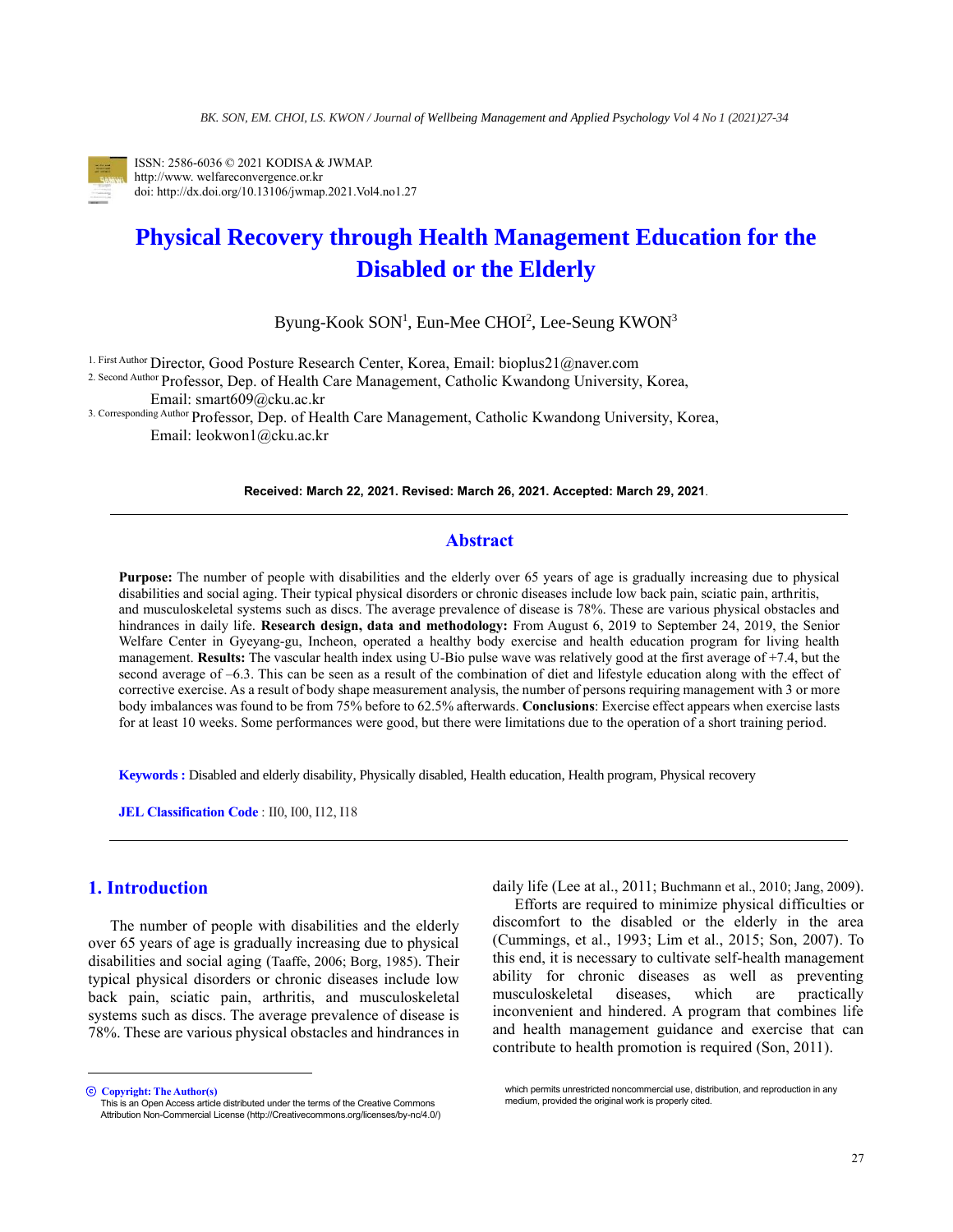Therefore, we are going to run a youth health class that selects the right body type linkage exercise (spine posture correction exercise) as the most suitable program that satisfies all of the above conditions, and guides living health management together.

The results of this study are thought to be one of the most cost-effective ways to reduce physical disability or discomfort in the elderly, such as the disabled or over 60 years old.

# **2. Main Contents of Education in Health Program**

### **2.1. Health Program for Physical Body Recovery**

Detailed contents of major programs conducted for research on health recovery through health education for living health management are as follows (Yang, 2010).

① Body type measurement and blood vessel health age / stress index check

② Arthritis prevention exercise

③ Right spine exercise (pelvic correction exercise, turtle neck, bent, etc.)

④ Urinary incontinence prevention exercise

⑤ Hemorrhoids prevention exercise / Bad breath, gum disease management

⑥ Soaked eyes, ankle sprain / Rat prevention exercise

⑦ Tinnitus and hearing management

⑧ Hypertension prevention exercise

⑨ Massage therapy

⑩ Diabetes, stroke, dementia prevention diet and lifestyle guidance

⑪ Taping education

⑫ Stress management, etc.

#### **2.2. Health Program Education Goal**

It is possible to recover the body to some extent through health education such as correct body type correction exercise and diet and lifestyle correction for musculoskeletal disease management (Byeon & Nam, 2019; Lollgen, et al., 2008; Lord et al., 2002; Choi, 2005; Kim, 2010).

The main goal is to cultivate the ability to manage low back pain in daily life, knee joint exercise, and self-health management of senile diseases (Leventhal et al., 2004).

Through this, it is intended to contribute to the

improvement of the quality of life not only by strengthening physical strength and improving health, but also by ultimately measuring body shape measurement photos, blood vessel health age, etc. to evaluate before and after comparison (Park, 2008; Thomas et al., 2011; Cushnaghan, et al., 1991).

## **2.3. Contents of Basic Education for Health Programs**

Table 2 categorizes the educational contents in order for the health program according to the day of the week.

| Table 2: Specific Sequence and Contents of the Health |  |  |
|-------------------------------------------------------|--|--|
| Program                                               |  |  |

| Order | Day          | <b>Training contents</b>                                                                                                       |
|-------|--------------|--------------------------------------------------------------------------------------------------------------------------------|
| 1     | August.06    | health<br>Living<br>management,<br>various<br>measurements/ surveys                                                            |
| 2     | August.09    | Basic interlocking, 1st exercise ability test,<br>weak eyes, sprained ankle, rat prevention<br>exercise                        |
| 3     | August.13    | education,<br>Correct<br>posture<br>lifestyle<br>management, basic linkage and strength<br>training                            |
| 4     | August.16    | dementia<br>Diabetes.<br>stroke,<br>prevention<br>meals, basic interlocking and<br>strength<br>training                        |
| 5     | August.20    | Basic interlocking and strength exercise,<br>prevention of frozen shoulders, shoulder<br>loosening, prevention of hypertension |
| 6     | August.23    | Basic linkage and strength exercise, arthritis<br>prevention exercise and taping                                               |
| 7     | August.27    | Basic interlocking and strength training,<br>hemorrhoids<br>tinnitus<br>prevention,<br>and<br>hearing management               |
| 8     | September.03 | Basic interlocking and strength exercise,<br>bad breath, gum disease management,<br>health massage                             |
| 9     | September.10 | Comprehensive<br>gymnastics,<br>stress<br>management, exercise ability test                                                    |
| 10    | September.17 | Overall<br>Review<br>of<br>Comprehensive<br>Gymnastics                                                                         |
| 11    | September.24 | 2nd body shape measurement/survey and<br>completion ceremony                                                                   |
|       |              | Prepare a yoga mat, shorts or sweats                                                                                           |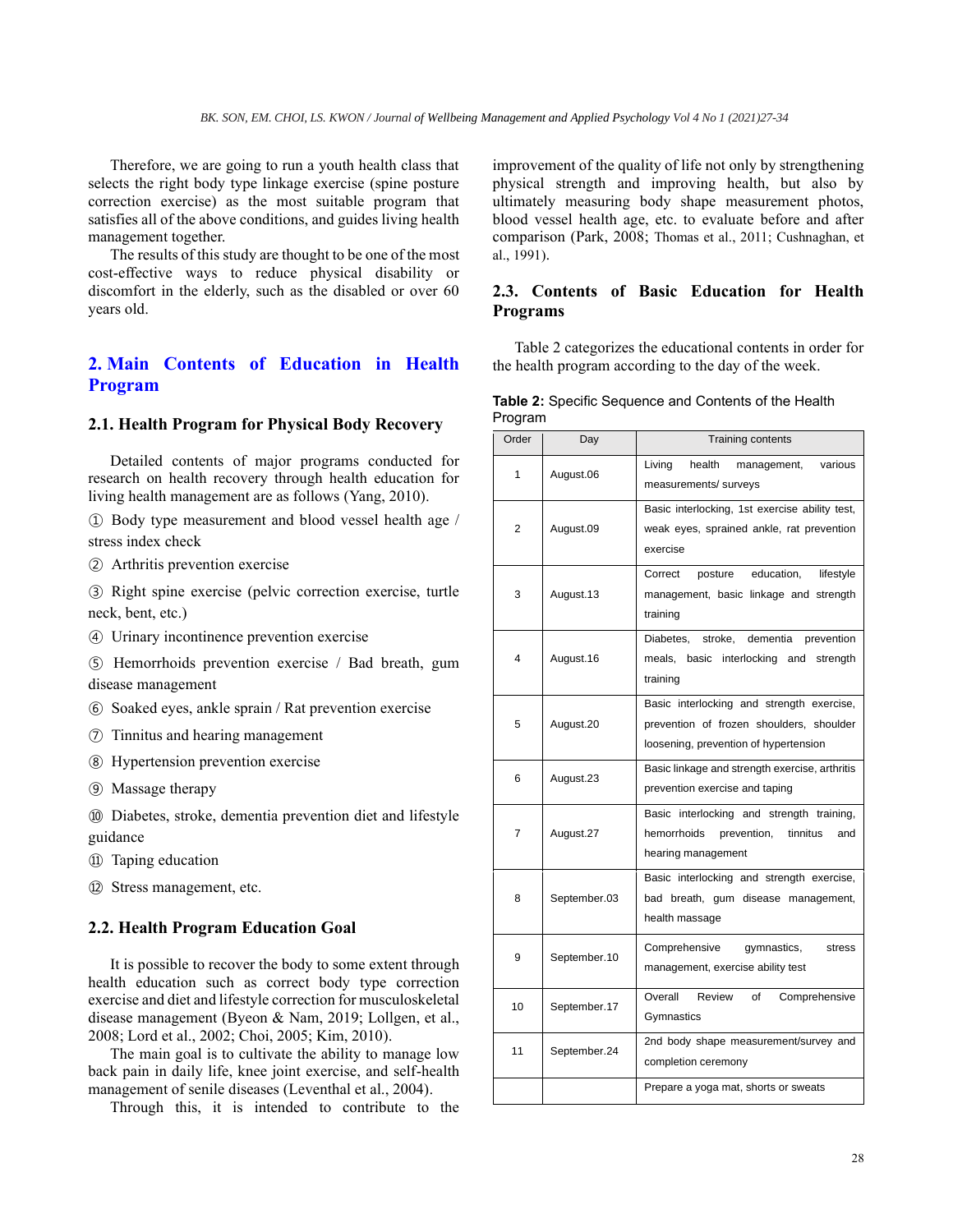| <b>Types</b>         | Educator's<br>posture        | Program contents                                                                                                                                                                                                                                                                                                                                                                                                                                                                                                                                                                                                                                                                                                                                                                                                                                                                                                                                                                                | <b>Minutes</b> | Order    |
|----------------------|------------------------------|-------------------------------------------------------------------------------------------------------------------------------------------------------------------------------------------------------------------------------------------------------------------------------------------------------------------------------------------------------------------------------------------------------------------------------------------------------------------------------------------------------------------------------------------------------------------------------------------------------------------------------------------------------------------------------------------------------------------------------------------------------------------------------------------------------------------------------------------------------------------------------------------------------------------------------------------------------------------------------------------------|----------------|----------|
| Education<br>summary |                              | •Education overview and health education<br>•Prior survey<br>•Preliminary body shape and muscle strength measurement                                                                                                                                                                                                                                                                                                                                                                                                                                                                                                                                                                                                                                                                                                                                                                                                                                                                            | 40             | 1        |
| Warm-up<br>exercise  | Sitting<br>posture           | • Major joint exercise<br>• Stretching and massage<br>• Ankle flexion, adduction and abduction                                                                                                                                                                                                                                                                                                                                                                                                                                                                                                                                                                                                                                                                                                                                                                                                                                                                                                  | 10             | $2 - 13$ |
| Main exercise        | Right away<br>lying position | •Basic interlocking gymnastics<br>- Bend your knees and shake it up, down, left and right<br>$(20 \text{ times each } X \text{ 3 sets})$<br>- Left and right interlocking twist (2~3 times)<br>- Shake up and down (8 times)<br>- Live after shrimp exercise (2 times)<br>(Hugging and straightening both knees)<br>- Danjeon breathing (10 times)<br>- Windmill rotation (3 sets each 10 times inside and outside)<br>- Lying cycle + spreading arms and legs<br>(Joint and adductor muscle exercises, 40-50 reps, 3 sets)<br>•Straight body interlocking pilates<br>: Exercise prescription by body type and physical fitness<br>- Sit-ups (30~80 times, 3 sets)<br>- Lifting (30~100, 3Set)<br>- Raise your legs and strike a single battle (50~200 times)<br>- Hand-oriented and turn your head<br>(Repeat 4 times between No. 8 X 4 Set)<br>- Shoulder and waist lifting 30~100 times<br>- Raise your legs and strike a single battle (50~200 times)<br>- Hand-oriented and turn your head | 40             | $2-5$    |
|                      | Crawling on all<br>fours     | (Repeat 4 times between No. 8 X 4 Set)<br>- Shoulder and waist lifting 30~100 times<br>- Stretching the upper body (press on the floor, left & right) /<br>Spinal extension (3:10 breathing, 3 set)<br>- Lower back exercise (cat back / horseback, 10 breaths)                                                                                                                                                                                                                                                                                                                                                                                                                                                                                                                                                                                                                                                                                                                                 | 20             | $6 - 13$ |
|                      | Sitting<br>posture           | - Shaking by stretching the knee, interlocking with push<br>$(50+100, 3 Set)$                                                                                                                                                                                                                                                                                                                                                                                                                                                                                                                                                                                                                                                                                                                                                                                                                                                                                                                   |                |          |
|                      | Standing<br>posture          | - Thigh exercise (squat, 30~100 reps)<br>(Eye angle left and right, sitting and standing up, long foot retreat)                                                                                                                                                                                                                                                                                                                                                                                                                                                                                                                                                                                                                                                                                                                                                                                                                                                                                 |                |          |
| Exercise             | Sitting<br>posture           | •Major joint exercise and stretching<br>.Ankle flexion and internal and external warfare<br>•Neck and shoulder relaxation<br>•Education content question and summary                                                                                                                                                                                                                                                                                                                                                                                                                                                                                                                                                                                                                                                                                                                                                                                                                            | 10             | $2 - 13$ |
| Finishing training   |                              | •12 weeks of training and health education<br>•Post survey<br>. Post body shape and muscle strength measurement                                                                                                                                                                                                                                                                                                                                                                                                                                                                                                                                                                                                                                                                                                                                                                                                                                                                                 | 40             | 14       |

**Table 1:** Healthy Gymnastics (Joint Gymnastics) Program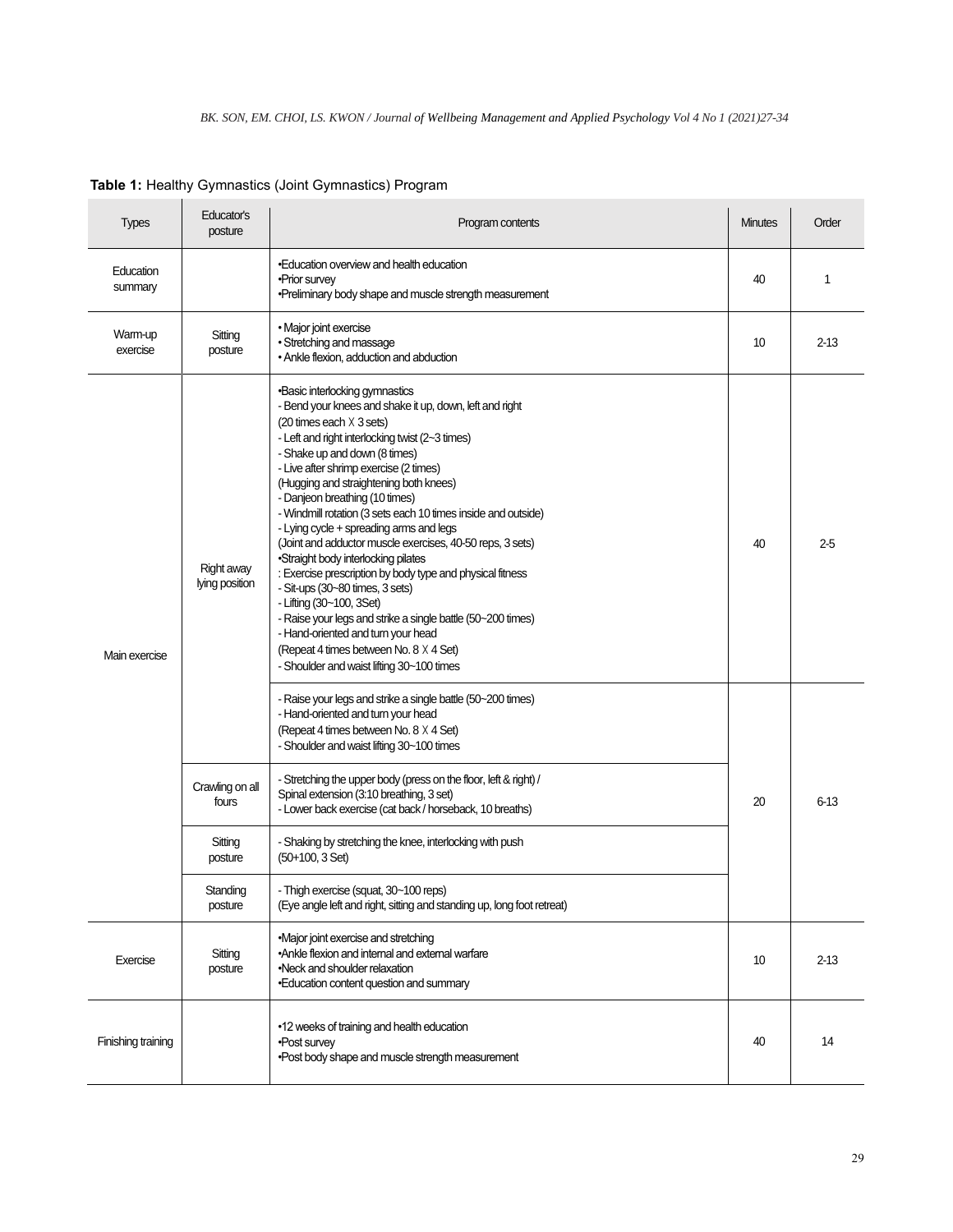#### **3. Research Methodology**

#### **3.1. Research Object, Method and Measurement**

The Barun Body Type Research Center, a social enterprise pursuing public value, and the Gyeyang-gu Senior Welfare Center in Incheon have implemented a health recovery project for the disabled and the elderly living in the area. For about 7 weeks from August 6, 2019 to September 24, 2019, the Senior Welfare Center in Gyeyanggu, Incheon, operated a healthy body exercise and health education program for living health management.

The youth rehabilitation health class was administered by a cost-sharing method of public-private and publicprivate education, and education was conducted for 1 hour and 30 minutes once or twice a week, and a questionnaire on the effectiveness of education was conducted after the education. The participants of the training were 16 residents of Gyeyang-gu, Incheon, aged 60 or older, who are interested in health and have physical disabilities and disabilities. All participants are women, and the average age is 74.4 years.

Most of the participants in the education answered that 88% of the participants were uncomfortable with musculoskeletal diseases such as arthritis, low back pain, sciatic pain, and disc.

|  | Table 3: Borg's Rate of Perceived Exertion (RPE) Scale |  |
|--|--------------------------------------------------------|--|
|--|--------------------------------------------------------|--|

| <b>RPE Scale</b> | Description of Exertion    |
|------------------|----------------------------|
| $1 - 2$          | Very easy                  |
| 3                | Easy                       |
| 4                | Moderately easy            |
| 5                | Moderate                   |
| 6                | Moderately hard            |
| 7                | Difficult                  |
| 8                | Very difficult             |
| $9 - 10$         | <b>Extremely difficult</b> |

#### **3.2. Subject and Target of Health Program**

The main body of the health program was jointly conducted by the Senior Welfare Center in Gyeyang-gu, Incheon, and the Barun Body Type Research Center, a social enterprise. There are 16 people in total, including the disabled and the elderly, who are interested in the prevention of musculoskeletal diseases and health management as the target of the health program in Gyeyang-gu, Incheon.

For the first time, all 16 people were held, but the

number of people was moved to the start of the 2nd semester course in September 2019, and only 9 people participated in the program from the 8th session.

# **3.3. Expenses Shared by Welfare Centers for Health Programs under Joint Public-private Management**

The specific cost-sharing details are 10,000 won per session based on the training operation for 1 hour and 30 minutes. However, the basic tutor fee per hour for welfare centers is based on 30,000 won.

① Lecturer fee KRW 45,000 per session (1 hour and 30 minutes)  $\times$  10 sessions + KRW 90,000 (2 times as a general professor) = KRW 540,000 (1 session)

② Fee for using body shape measuring equipment (10,000 won per person per person)  $\times$  16 people = 160,000 won (one period)

# **4. Conclusions and Effects**

#### **4.1. Conclusions**

There were limitations in measuring performance according to the operation of the training period shorter than that of regular education. All participants in the training were female, and the average age was 74.4 years, and 88% of the participants were uncomfortable with musculoskeletal diseases such as arthritis, low back pain, sciatic pain, and disc.

The pain awareness index  $(1~10)$  through the questionnaire decreased from the first average of 5.3 to the second average of 3.7, and the fall efficacy, which indicates the degree of anxiety (1) or confidence (5) about falls, was from the first average of 3. 1 With the second average of 3. 4, the confidence increased somewhat.

The vascular health index using U-Bio pulse wave was relatively good at the first average of  $+7.4$ , but the second average of  $-6.3$ . This can be seen as a result of the combination of diet and lifestyle education along with the effect of corrective exercise. As a result of body shape measurement analysis, the number of persons requiring management with 3 or more body imbalances was found to be from 75% before to 62.5% afterwards.

In conclusion, exercise effect appears when exercise lasts for at least 10 weeks. Some performances were good, but there were limitations due to the operation of a short training period.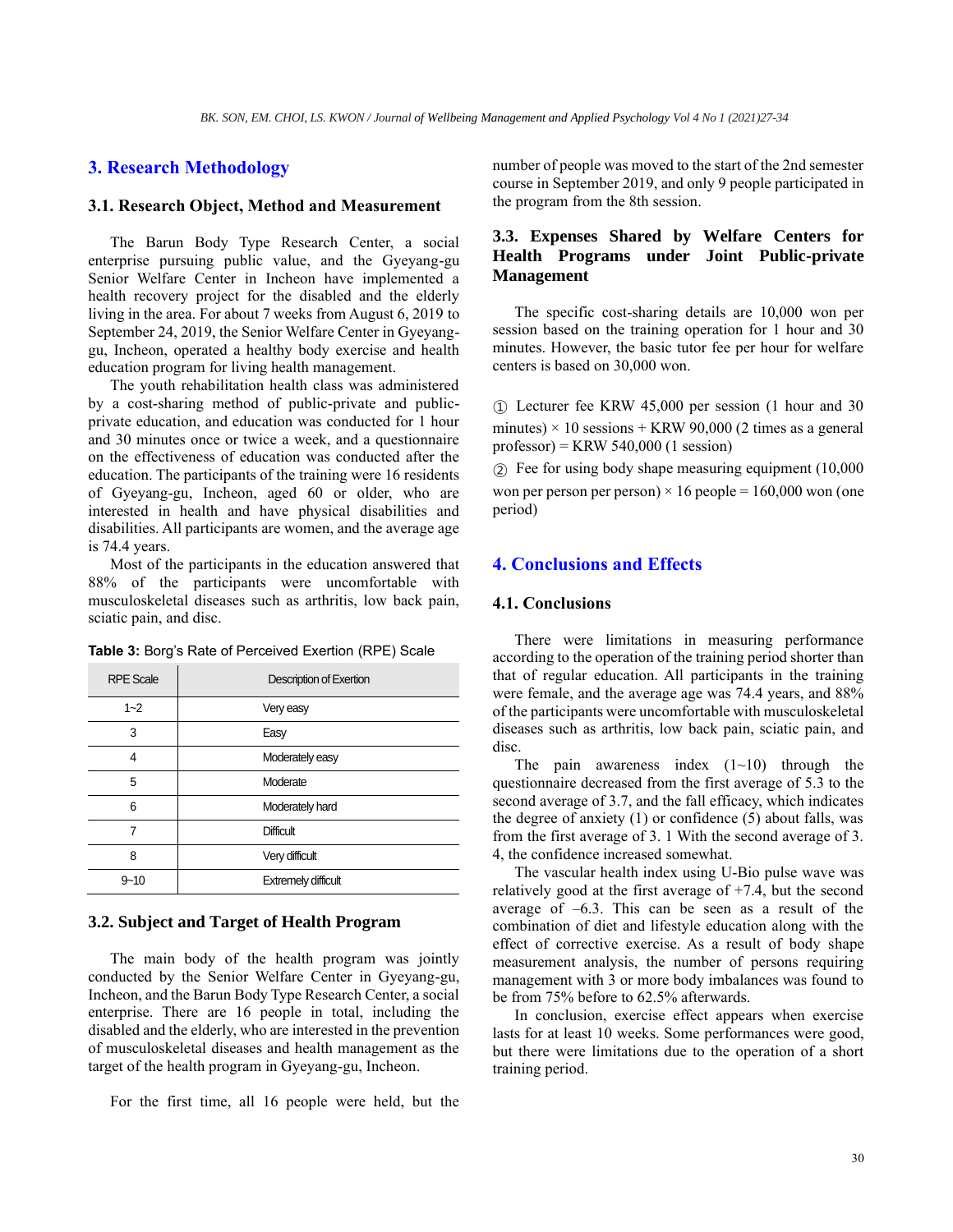| .                   |                                 | ີ     |                      |       |                    |       |  |  |  |
|---------------------|---------------------------------|-------|----------------------|-------|--------------------|-------|--|--|--|
| Date of measurement | 2019. 08. 06. Number (8 people) |       |                      |       |                    |       |  |  |  |
| Measurement result  | Good                            |       | Observation required |       | Management request |       |  |  |  |
|                     |                                 | $0\%$ |                      | 25.0% |                    | 75.0% |  |  |  |

# **Table 4:** Gyeyang-gu Senior Welfare Center Program Report I (Before Health Program)

## **Table 5:** Gyeyang-gu Senior Welfare Center Program Report II (Before Health Program)

| <b>Type</b>   |                  | <b>Total</b><br>(people) |                  |                |                        |           |   |  |
|---------------|------------------|--------------------------|------------------|----------------|------------------------|-----------|---|--|
| Neck tilt     |                  | Normal                   |                  | Turtle neck    | Turtleneck progression | 8         |   |  |
|               | $\overline{4}$   | 50.0%                    | $\pmb{0}$        | 0.0%           | 4                      | 50.0%     |   |  |
| Shoulder tilt |                  | Normal                   |                  | Downward right | Downward left          |           | 8 |  |
|               | $\overline{2}$   | 25.0%                    | 4                | 50.0%          | $\sqrt{2}$             | 25.0%     |   |  |
| Tilt          |                  | Normal                   |                  | Bent waist     |                        |           | 8 |  |
|               | 6                | 75.0%                    | $\sqrt{2}$       | 25.0%          |                        |           |   |  |
| Pelvic tilt   | Normal           |                          | Pelvic imbalance |                |                        |           | 8 |  |
|               | $\sqrt{3}$       | 37.5%                    | $\mathbf 5$      | 62.5%          |                        |           |   |  |
| Hyperlordosis | Normal           |                          | Hyperlordosis    |                |                        |           | 8 |  |
|               | $\mathbf 5$      | 62.5%                    | $\mathsf 3$      | 37.5%          |                        |           |   |  |
| Leg shape     | Normal           |                          | O-shaped leg     |                | X-shaped leg           |           | 8 |  |
|               | $\sqrt{3}$       | 37.5%                    | $\pmb{4}$        | 50.0%          | $\mathbf{1}$           | 12.5%     |   |  |
| Calcaneus     | Normal           |                          | Eversion         |                | Inversion              | 8         |   |  |
|               | 6                | 75.0%                    | $\sqrt{2}$       | 25.0%          | $\pmb{0}$              | 0.0%      |   |  |
| Left foot     | Normal           |                          | Yao-foot type    |                | Flat foot              | 8         |   |  |
|               | $\boldsymbol{7}$ | 87.5%                    | $\pmb{0}$        | 0.0%           | 1                      | 12.5%     |   |  |
| Right foot    |                  | Normal                   |                  | Yao-foot type  |                        | Flat foot |   |  |
|               | $\overline{7}$   | 87.5%                    | $\pmb{0}$        | 0.0%           | 1                      | 12.5%     | 8 |  |

Note: Out of 10 items, unbalanced items are good 0~1 / Observation request 2 / Management request 3 or more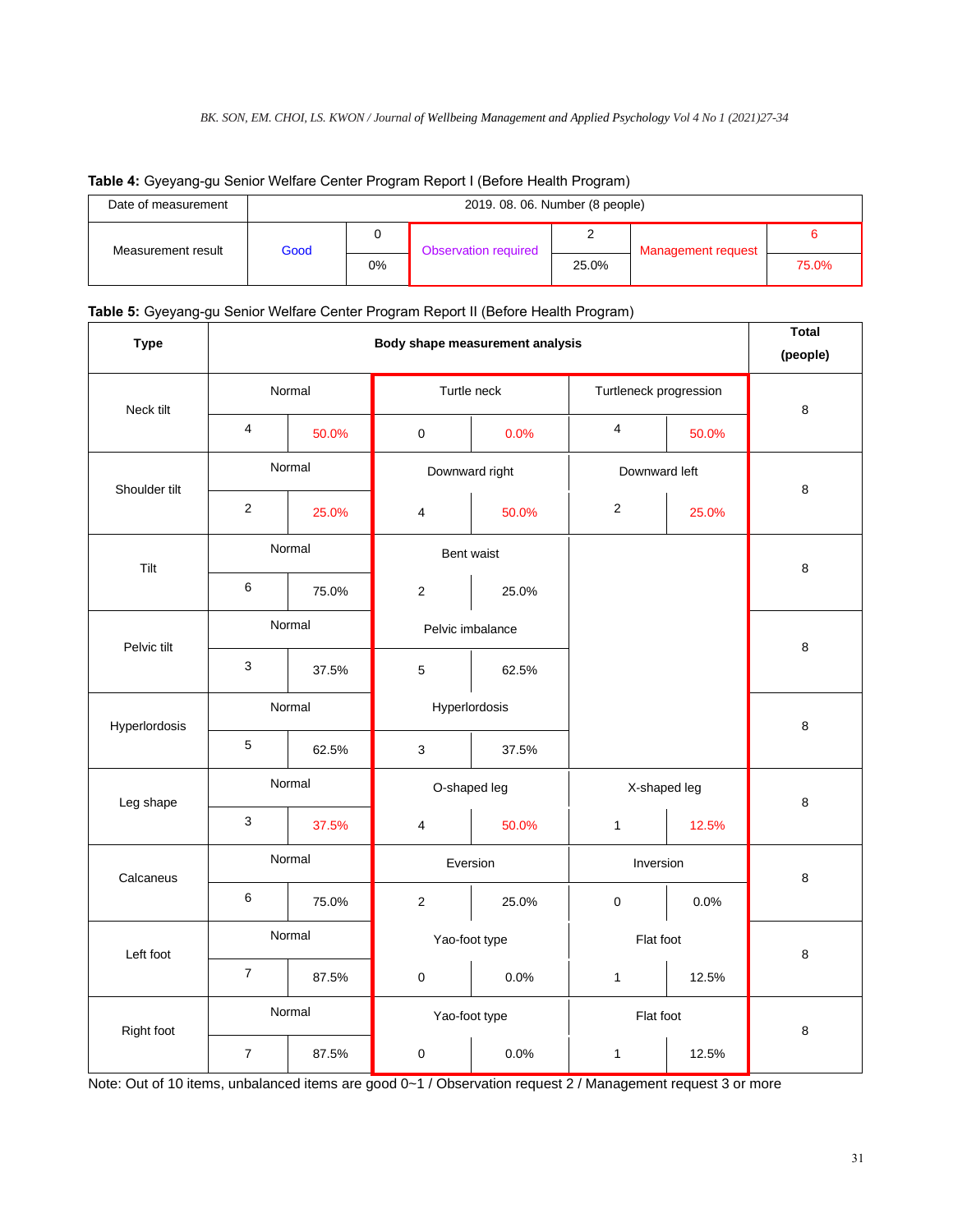| Date of measurement | 2019. 09. 24. Number (8 people) |       |                      |       |                    |       |  |  |  |
|---------------------|---------------------------------|-------|----------------------|-------|--------------------|-------|--|--|--|
| Measurement result  | Good                            | 0     | Observation required |       | Management request |       |  |  |  |
|                     |                                 | $0\%$ |                      | 37.5% |                    | 62.5% |  |  |  |

# **Table 6:** Gyeyang-gu Senior Welfare Center Program Report I (Before Health Program)

# **Table 7:** Gyeyang-gu Senior Welfare Center Program Report II (Before Health Program)

| Type          |                                  | <b>Total</b><br>(people) |                         |                |                        |       |   |       |
|---------------|----------------------------------|--------------------------|-------------------------|----------------|------------------------|-------|---|-------|
| Neck tilt     |                                  | Normal                   |                         | Turtle neck    | Turtleneck progression | 8     |   |       |
|               | 6                                | 75.0%                    | $\mathbf 0$             | 0.0%           |                        |       |   | 25.0% |
| Shoulder tilt |                                  | Normal                   |                         | Downward right | Downward left          |       | 8 |       |
|               | $\mathbf{1}$                     | 12.5%                    | 4                       | 50.0%          | 3                      | 37.5% |   |       |
| Tilt          |                                  | Normal                   |                         | Bent waist     |                        |       | 8 |       |
|               | $\,6\,$                          | 75.0%                    | $\sqrt{2}$              | 25.0%          |                        |       |   |       |
| Pelvic tilt   | Normal                           |                          | Pelvic imbalance        |                |                        |       | 8 |       |
|               | $\overline{\mathbf{4}}$<br>50.0% |                          | $\overline{4}$          | 50.0%          |                        |       |   |       |
| Hyperlordosis | Normal                           |                          | Hyperlordosis           |                |                        |       | 8 |       |
|               | $\mathbf 5$                      | 62.5%                    | $\mathbf{3}$            | 37.5%          |                        |       |   |       |
| Leg shape     | Normal                           |                          | O-shaped leg            |                | X-shaped leg           |       | 8 |       |
|               | $\mathsf 3$                      | 37.5%                    | $\overline{\mathbf{4}}$ | 50.0%          | $\mathbf{1}$           | 12.5% |   |       |
| Calcaneus     | Normal                           |                          | Eversion                |                | Inversion              |       | 8 |       |
|               | $\,6$                            | 75.0%                    | $\sqrt{2}$              | 25.0%          | $\pmb{0}$              | 0.0%  |   |       |
| Left foot     | Normal                           |                          | Yao-foot type           |                | Flat foot              |       | 8 |       |
|               | $\overline{7}$                   | 87.5%                    | $\pmb{0}$               | 0.0%           | $\mathbf{1}$           | 12.5% |   |       |
| Right foot    |                                  | Normal                   |                         | Yao-foot type  | Flat foot              | 8     |   |       |
|               | $\overline{7}$                   | 87.5%                    | $\boldsymbol{0}$        | 0.0%           | $\mathbf{1}$           | 12.5% |   |       |

Note: Out of 10 items, unbalanced items are good 0~1 / Observation request 2 / Management request 3 or more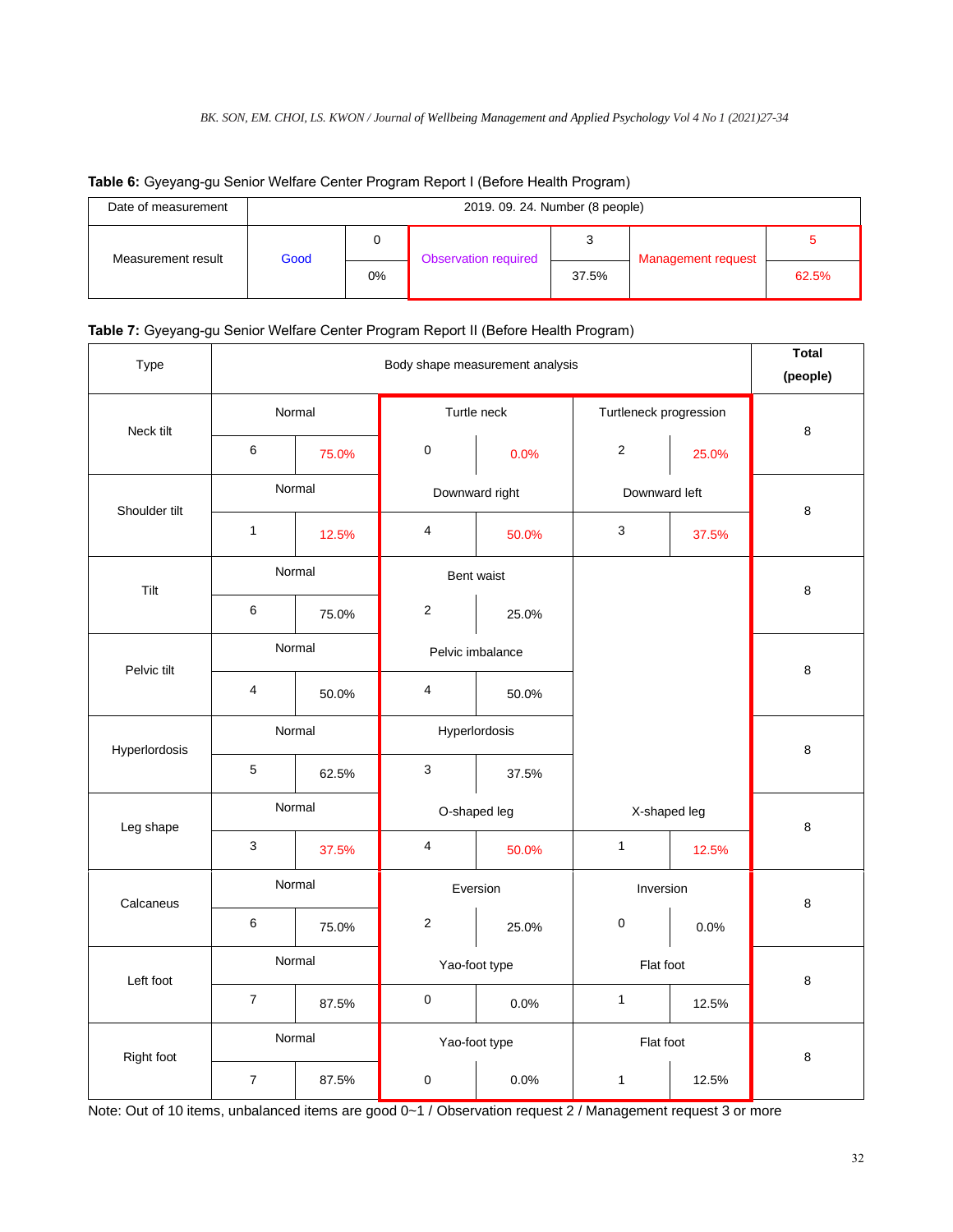| <b>Physical</b><br><b>Number</b><br>Age<br>disability |              |                                                       | <b>Pain awareness</b><br><b>Indices</b><br>$(1 - 10)$ |                | <b>Blood vessel</b><br>health index |           | <b>Blood vessel</b><br>type |                | <b>Pulse</b> |           | Fall<br>efficacy<br>$(1 - 5)$ |           |
|-------------------------------------------------------|--------------|-------------------------------------------------------|-------------------------------------------------------|----------------|-------------------------------------|-----------|-----------------------------|----------------|--------------|-----------|-------------------------------|-----------|
|                                                       |              |                                                       | Primary                                               | Secondary      | Primary                             | Secondary | Primary                     | Secondary      | Primary      | Secondary | Primary                       | Secondary |
| 1                                                     | 65           | Joint-<br>Urinary<br>incontinence,<br><b>Stenosis</b> | 8                                                     | 5              | $+32$                               | $-2$      | E                           | $\mathsf C$    | 88           | 77        | 3.2                           | 3.8       |
| $\overline{2}$                                        | 76           | Joint-<br>Lumbago-<br><b>Diabetes</b>                 | $\overline{7}$                                        | 5              | $+18$                               | $+16$     | $\mathsf F$                 | E              | 81           | 72        | 3.2                           | 3.4       |
| 3                                                     | 79           | Joint,<br><b>Diabetes</b>                             | 6                                                     | $\overline{2}$ | $-20$                               | $-35$     | $\mathsf C$                 | $\sf B$        | 84           | 79        | 2.6                           | 3         |
| 4                                                     | 70           | <b>Disk</b>                                           | 4                                                     | $\sqrt{3}$     | $+4$                                | $+1$      | $\mathsf C$                 | $\mathsf C$    | 77           | 72        | 3                             | 3.6       |
| 5                                                     | 75           | Joint-<br>Heart-<br>High blood<br>pressure            | $\mathbf{1}$                                          | $\mathbf{1}$   | $-12$                               | $-15$     | $\sf B$                     | B              | 76           | 75        | 2.6                           | 3         |
| $\,6\,$                                               | 78           | Joint                                                 | 6                                                     | 5              | $-10$                               | $-21$     | $\mathsf C$                 | B              | 68           | 69        | 3                             | 3.2       |
| $\overline{7}$                                        | 82           | Lumbago-<br>Heart-<br>High blood<br>pressure          | $\overline{7}$                                        | 6              | $+8$                                | $-7$      | E                           | D              | 78           | 64        | 2.6                           | 2.6       |
| 8                                                     | 64           | Gum<br>disease.<br>Hemorrhoids                        | 2                                                     | 2              | $+10$                               | $-3$      | B                           | B              | 62           | 64        | 4.6                           | 4.6       |
| 9                                                     | 81           | Joint,<br>High blood<br>pressure                      | $\overline{7}$                                        | $\overline{4}$ | $+37$                               | $+9$      | $\mathsf F$                 | $\mathsf E$    | 81           | 75        | $\sqrt{3}$                    | 3.2       |
|                                                       | <b>Total</b> |                                                       | 48                                                    | 33             | 67                                  | $-57$     | $\blacksquare$              | $\blacksquare$ | 695          | 647       | 27.8                          | 30.4      |
|                                                       | Average      |                                                       | 5.3                                                   | 3.7            | 7.4                                 | $-6.3$    | $\frac{1}{2}$               | $\blacksquare$ | 77.2         | 71.9      | 3.1                           | 3.4       |

**Table 8:** Final Results of Health Education Program